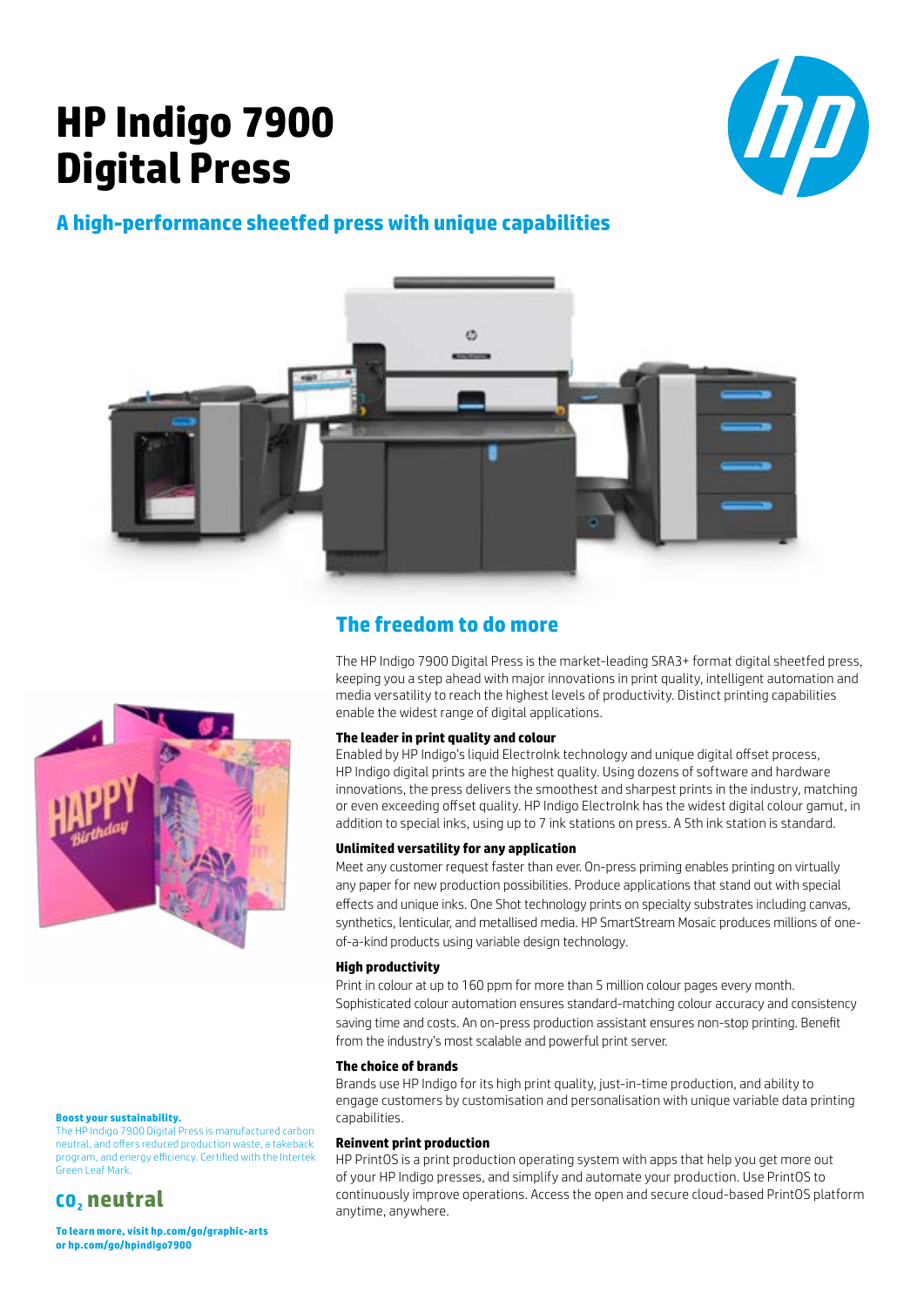

- **1. Feeder**
- **2. High-speed laser writing head**
- **3. Charge roller**
- **4. Photo Imaging Plate (PIP)**
- **5. Binary Ink Developers (BIDs)**
- **6. Blanket**
- **7. Impression cylinder**



**8. Perfector 9. Inline spectrophotometer 10. Ink cabinet 11. Vision System 12. Proof tray 13. Stacker**

**14. Imaging Oil Recycling System**

**Digital offset colour technology.** HP Indigo's liquid electrophotography (LEP) technology, using HP Indigo ElectroInk with minute ink particles, delivers crisp linework, attractive images and smooth vignettes with a very thin ink layer that gives uniform gloss between the ink and substrate.

# **A digital press and much more**

# **Leading digital print quality**

**Setting new quality standards.** Major innovation in software, hardware and supplies takes printing quality to new levels. Advances include optimised calibrations for perfect colour uniformity, tailored print quality modes, and a microsphere-based blanket.

**Digital ink priming.** Use HP Indigo ElectroInk Primer to meet any customer need and print on an extended range of substrates, including offset stock and specialty papers.

**Widest digital colour gamut.** Use the 5th ink station to take advantage of special inks and spot colours. Emulate PANTONE® colours on press using CMYK or HP IndiChrome's 6- or 7-colour process. True spot colours can be mixed off press or ordered from the HP IndiChrome Ink Mixing Service, covering up to 97% of the PANTONE® colour range.

# **Unmatched versatility**

**Specialty media printing.** One Shot technology extends media capabilities to special substrates including canvas, synthetic, lenticular, dark and metalized media. All colour separations are transferred to the substrate in a single pass with perfect registration. Launch new business with plastic cards, photo specialty canvas prints, lenticular applications, and more.

**Enhanced Productivity Mode (EPM).** Increase throughput by 33% using only three colours, significantly reducing turnaround time and production costs, with 25% less energy consumed per printed page. A pre-flight solution by Enfocus can automatically select suitable jobs.

**Unlimited designs.** Automate the creation of millions of one-of-a-kind designs with HP SmartStream Mosaic's variable design technology for sophisticated, high-value products. It now includes colour shuffling capabilities.

> **PrintOS.** Print Beat provides visibility to press performance to drive continuous improvement to print operations. PrintOS Site Flow efficiently manages any number of jobs per day, even hundreds or thousands. Automate, simplify and streamline files submission with PrintOS Box. Use PrintOS Composer for heavy VDP processing including sophisticated Mosaic campaigns.

**High-impact inks.** HP Indigo ElectroInk White on transparencies, dark, and metallic substrates makes a high-impact for invitations, greeting cards, photo albums, and more. HP Indigo ElectroInk Fluorescent Pink stands out for premium pages and glow-in-the-dark effects.

**Textured and raised effects.** Create embossed-style textures for a boost of creativity and uniqueness. Make images with raised print using layers of transparent ink. Digital watermarks can be produced with transparent ink for corporate and security applications. HP Indigo ElectroInk Digital Matte creates selective glossy varnish effects.



# **Smart automation for high productivity**

**Make the best use of press time.** Benefit from up to 40% higher productivity using Optimiser, the on-press production efficiency assistant. The artificial intelligence algorithm optimises the queue for non-stop printing using Indigo's unique proof-while-print capability.

**Colour automation.** Use automated colour management tools and the inline spectrophotometer to easily meet colour standards and achieve colour accuracy and consistency across Indigo presses, sites, and time, as well as between Indigo and offset.

**Automated print quality control.** The Automatic Alert Agent performs real-time error detection while printing, reducing waste and increasing productivity. The system finds and highlights inconsistencies between the digital file and the printed sheet.

## **End-to-end production**

**Powerful print server.** HP SmartStream Production Pro Print Server 6 is the industry's most scalable and powerful print server. It can handle the most challenging workloads and offers a wealth of easily automated prepress tools to optimise production.

**Finishing.** Direct2Finish allows automating the bindery by creating and delivering JDF instructions to enabled finishing devices. This allows faster turnarounds, lowers labor costs and prevents costly errors in the finishing department. HP Indigo partners with leading finishing vendors to drive cost-effective end-to-end production.

**Protecting your investment**. Most innovations in the HP Indigo 7900 will be available as optional upgrades to the HP Indigo 7000 Digital Press Series.

Raised print makes tactile effects.

#### **Service Advantage**

Our certified service teams are committed to meeting your end-to-end needs for accelerated ramp-up and maximum uptime. Remote engineers around the world provide support in multiple languages. Use the on-press capabilities of Print Care to resolve issues quickly and independently. The Smart Uptime Kit helps you to quickly locate the right part and manage your inventory.

#### **Learn more at [hp.com/go/indigoservice](http://www8.hp.com/us/en/commercial-printers/indigo-presses/services.html)**